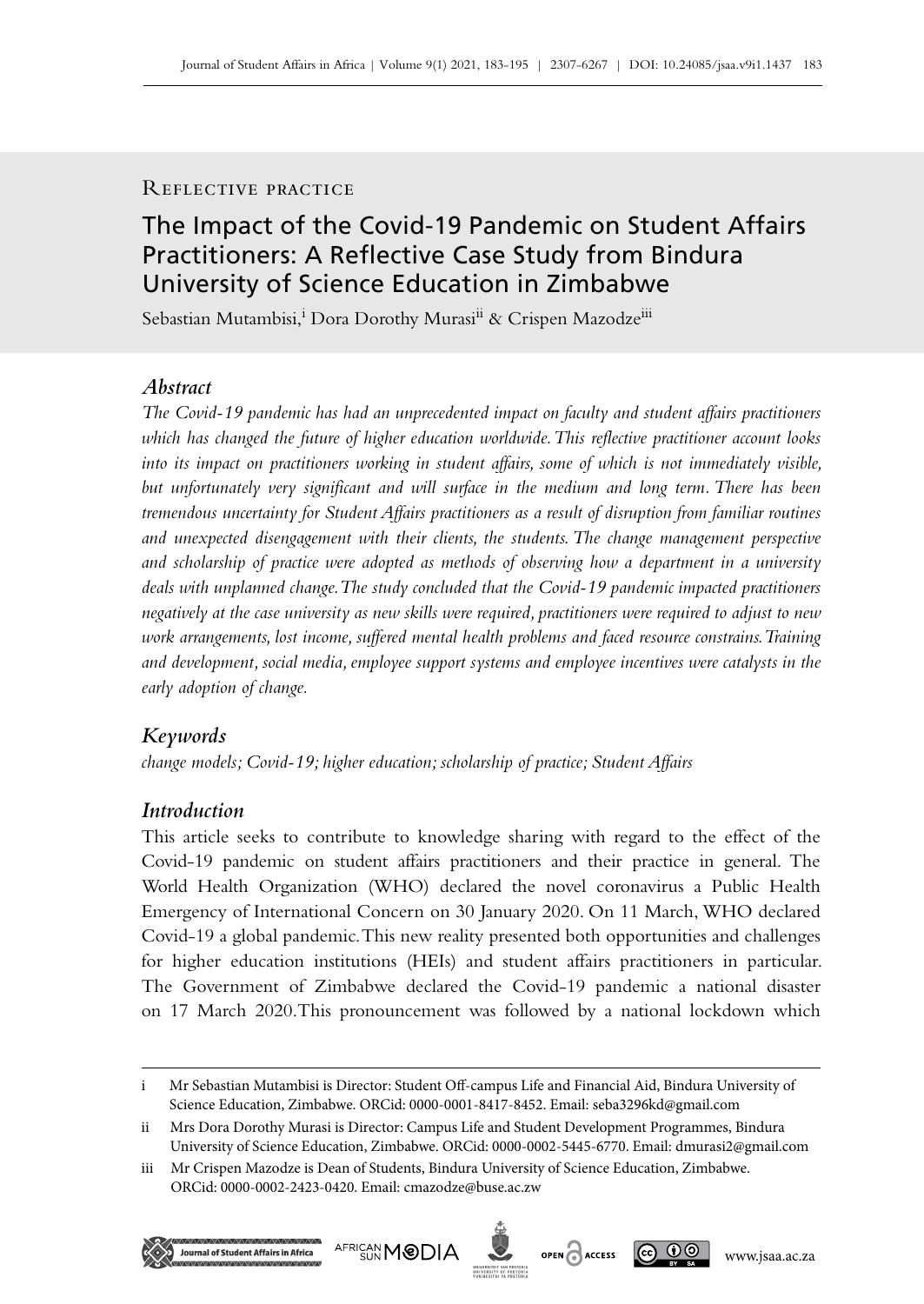commenced on 30 March 2020. The national lockdown imposed several restrictions which impacted on learning and the implementation of campus activities on one hand while on the other hand prompted the HEIs to join hands with other progressive organisations in coming up with strategies for containing the virus in Zimbabwe. The lockdown instituted in March 2020, was preceded by a closure of all primary, secondary and higher education institutions of learning in a bid to stem the rapid spread of Covid‑19. The closure created a 'new normal' for the students who had to learn online for a prolonged period.

The impact of the Covid‑19 pandemic shook almost all (HEIs) globally, and Zimbabwe was no exception, coupled with the need to migrate from face-to-face to eLearning. There was no budget in place to support the retraining of human capital and retooling of services to support online learning. The switch-over to eLearning by universities was received with mixed feelings by students who were happy that in spite of the closure of campuses they could still continue with their education, but the major challenge was that they could not afford data bundles to access the new mode of learning. These challenges also reverberated at the case institution, Bindura University of Science Education (BUSE).

Like in other institutions, student affairs professionals at the institution under reflection had to grapple with managing the sudden change in their immense schedules as a result of the Covid–19 pandemic. This reflective article aims at providing insights into the impact of the Covid-19 pandemic on student affairs professionals at Bindura University of Science Education in Zimbabwe. It applies scholarship of practice as its methodology for contextualising the impact of the coronavirus on student affairs practitioners (Luescher, 2018).

The basic argument of this article is based on the principle of disruptive change and argues that student affairs practitioners were forced to deal with sudden change in executing their work. It is therefore pertinent to outline that some change models will be applied in analysing the impact of the Covid-19 pandemic on student affairs practitioners. This article employed two change management models which were developed by Kurt Lewin (1951) and John Kotter (2008) based on the experiences of student affairs practitioners at the case university.

#### *Conceptual Framework*

This study is informed by Kurt Lewin and John Potter's change management models which outline how organisational change efforts can be planned, organised and managed (McGrath & Bates, 2017; Kotter & Cohen, 2014). Lewin's change model is characterised by three stages namely: unfreezing, changing and refreezing (Banhegyi & Banhegyi, 2007; McGrath & Bates, 2017). John Kotter used the work of Kurt Lewin to develop an eightstep model of the change management process, arguing that neglecting any of the steps can be enough for the whole initiative to fail (Kotter, 2008; Kotter & Cohen, 2014).The model is illustrated and summarised in Table 1.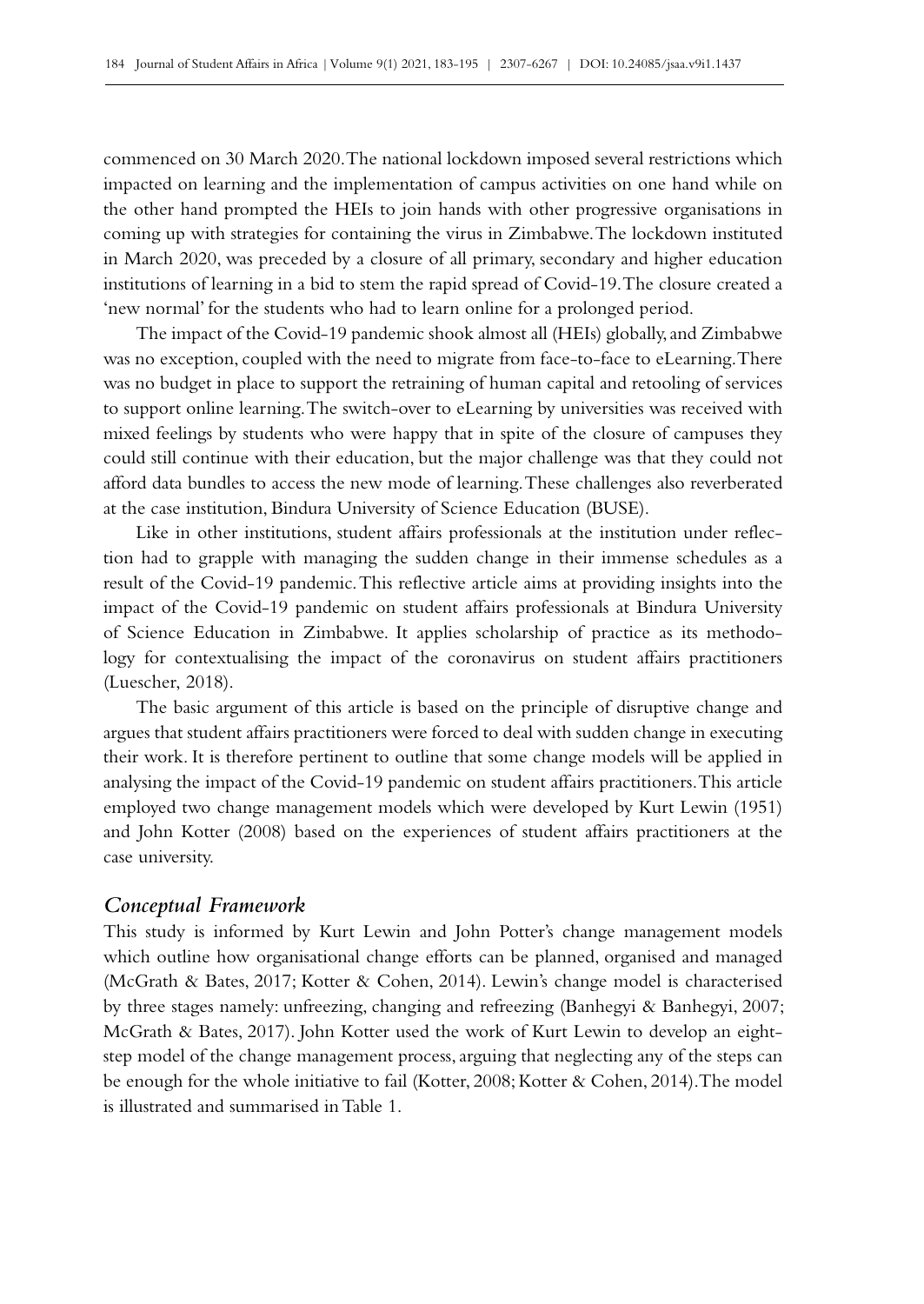| <b>Step</b>                           | <b>Management Activity</b>                                                                                                                                                                                    |
|---------------------------------------|---------------------------------------------------------------------------------------------------------------------------------------------------------------------------------------------------------------|
| Create urgency                        | • Creating awareness for the need for change.<br>• Creating a forum to generate conversation of what is<br>happening.<br>· Seeking management buy-in.                                                         |
| Form a powerful coalition             | • Form change team to help you.<br>• Observe team expertise and diversity.<br>· Delegate tasks organisation-wide.                                                                                             |
| Create a vision for change            | · Make an inspirational vision                                                                                                                                                                                |
| Communicate the vision                | • Sell the vision throughout the organisation.<br>• Continuously communicate the message.                                                                                                                     |
| Remove obstacles                      | · Identify individuals, traditions, legislation that become<br>obstacles and setbacks.<br>• Apply resources to break obstacles and setbacks.                                                                  |
| Create short wins                     | • Identify low-hanging fruits.<br>• Set short- to medium-term targets and goals.<br>• Provide change motivation and direction.                                                                                |
| Build on the change                   | • Sustain and cement the change.<br>• Keep setting goals for continued improvement.                                                                                                                           |
| Cement change in<br>corporate culture | • Make change part of the core of your organisation.<br>• Keep senior stakeholders on board.<br>• Encourage new employees to adopt the changes.<br>• Celebrate individuals who successfully adopt the change. |

**Table 1: John Kotter's change model**

*Source: Kotter & Cohen, 2014*

While Lewin's model was created with reference to change in general, Kotter's model was designed with organisational change in mind (Smith, 2018). Using the example of an ice cube Lewin (1951) shows that if one intends to change it into a cone, the first step is to unfreeze it to make it amenable to change (**unfreezing**), then mould the melted water into a **cone** (**changing**) and finally solidify the new shape which has been created (**refreezing**). The main tenets of the model are discussed briefly below.

# **Unfreezing**

The first stage of change, according to Lewin, involves changing the status quo and preparing people in an organisation for change. In order to succeed, change leaders need to challenge existing beliefs, values, attitudes and behaviours and develop an understanding of the new ways of operating in the people. Expanding on Lewin's model (McGrath & Bates, 2017) observe that this stage is the most important and difficult stage since it often puts people off-balance and change leaders need to get the necessary buy-in (Kotter, 2008; Kotter & Cohen, 2014).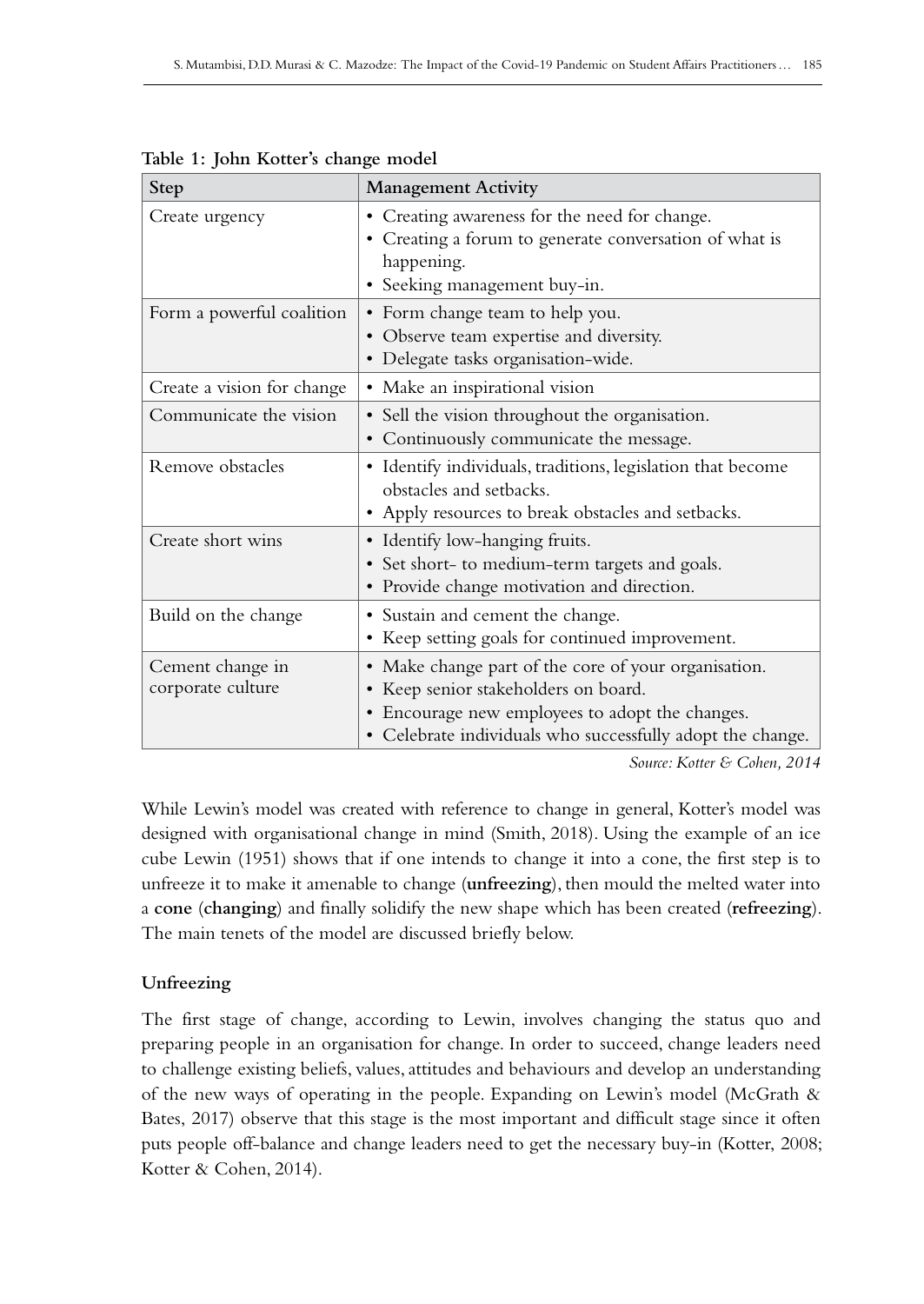#### **Changing**

Before embracing change, people need to understand how they would benefit from it. People embrace change at different rates and to varying degrees (Rogers, 2003). The "change curve" as illustrated below shows the experiences of people as they undergo change.





Developed by Elisabeth Kubler-Ross (Malone, 2018), the change curve illustrates that people pass through three stages of change which encompass: shock and denial; depression and anger; and acceptance and commitment. Indeed there was a need to manage these changes within students and staff at the case university who felt the changes were drastic and unmanageable since they had not been prepared for such. People thought it was impossible to do business online – worse still to provide student support online. For students, there was an atmosphere of anxiety over the pending separation from their learning communities. There were also angry sentiments from students who felt that the institution was not being fair to migrate to online classes without providing them with cheaper data and the opportunity to get acquainted with the new modes of delivery. It was important that this change be managed for the institution to move on and manage within the new normal.

#### **Refreezing**

Refreezing takes place when people have embraced the change and adopted new ways of practice. This stage helps practitioners to internalise and institutionalise the change. Refreezing ensures that change applies to all situations in the work arena and that new ways are used continuously without reverting back to old systems. Based on these thoughts, staff and students at the case university will gradually accept new ways of learning and working as a result of the changes introduced in light of the pandemic. Use of both models as a conceptual framework will give the change initiatives the best chance of success and a form of triangulation (Smith, 2018).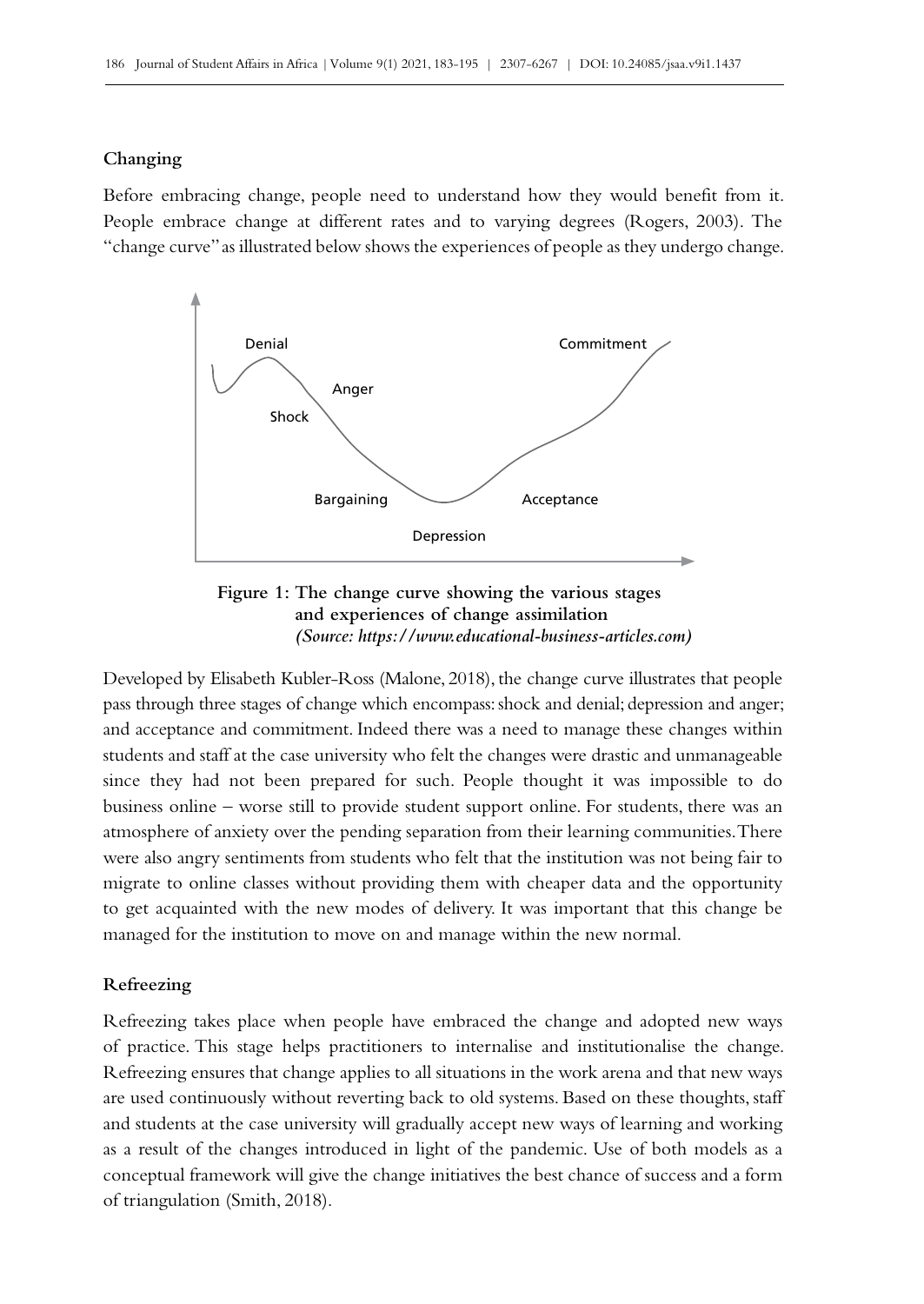# *Methodology*

#### **Reflective scholarship of practice in student affairs**

This article employed an experiential insight design in which the researchers describe their experiences in terms of how they experienced the impact of the Covid–19 pandemic at BUSE. Experiential insight approach is a paradigm for the study of people's experiences of a particular phenomenon (Grant, Gilmore, Carson & Pickett, 2001). This approach allows the researcher to describe their experiences in the context of placing themselves in situations (Grant et al., 2001). In the context of this study the researchers were members of the BUSE Covid‑19 Response Committee. The Committee was set up to guide the institution's response, prevention and control of the pandemic. Luescher (2018) argues that a scholarly reflection on the experiences of students and staff at a university helps in the production of knowledge that sharpens the competencies of student affairs practitioners in the craft of their practice. The impact of the Covid–19 pandemic needs to be nuanced through a reflective scholarship that critically captures their experiences at national and international levels. This was the major factor which determined our choice of a theoretical frame to guide the methodology of this research. The methodology is also grounded in Luescher's (2018) assertion that the development of scholarship of practice in student affairs entails gathering data that is comprehensive in African contexts. For the purpose of this research, data were collected through observations and documents relating to the activities of the Covid‑19 Response Taskforce at the case university. This perspective clearly dovetails with our objective in this reflective article which seeks to facilitate the development and growth of knowledge that empowers student affairs practitioners in the practice of their work. Expanding on this framework, Luescher (2018, pp. 67-68) identifies the following critical elements that are crucial to scholarship of practice:

1. "A scholarship of practice in student affairs deals with problems that are meaningful to practitioners and that practitioners can experientially relate to; it understands practice as action, as performance, as a deliberate, skilled way of doing things" (Luescher, 2018, p. 67).

This observation merges well with our experiential discussion and evaluation of the impact of the Covid–19 pandemic on student affairs practitioners and the application of change management theories as a response strategy.

2. "It studies practice in a scholarly manner that is intentional and part of a process of learning, which is academically rigorous and systematic, that results in trustworthy accounts, analyses and interpretations" (Luescher, 2018, p. 67).

The authors used secondary research to augment experiential insights through observations and conversational approaches through social media platforms that enabled them to capture rich and authentic feedback from respondents in order to understand the impact of the Covid-19 pandemic in their area of work. Secondary research was done through records of meetings and internal and external communications.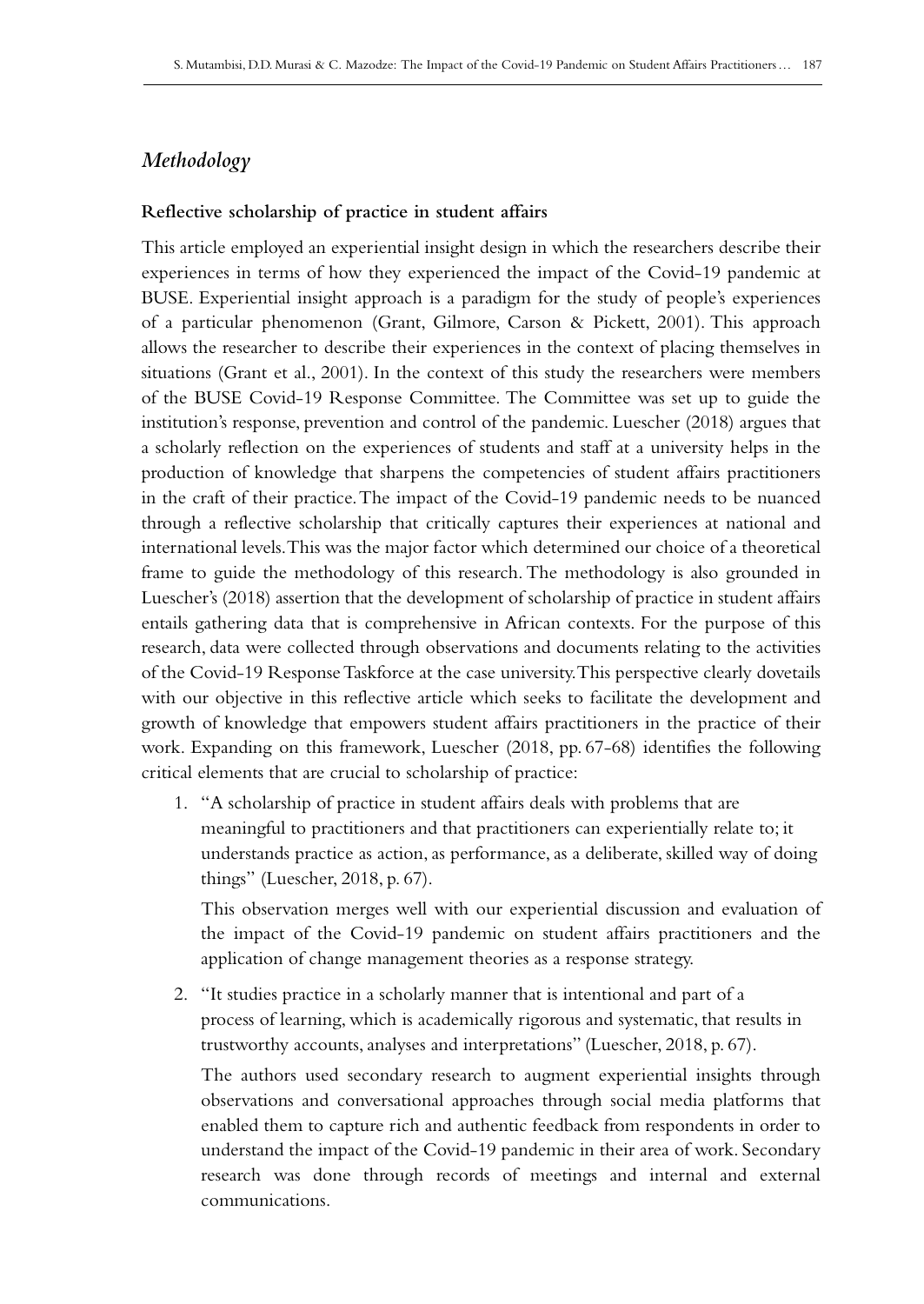3. Conversational approaches help capture sincere feedback with deeper meaning and understanding than traditional research methods that tend to make people rationalise and overly rely on recall in their responses to understanding phenomena (Reach, 2020).

#### **Research questions**

In order to put this methodological frame into context and also drawing on Morgan (2012) cited in Luescher (2018)'s template, we asked the following questions to guide this reflective study.

- (i) What were the experiences of the student affairs practitioners caused by the Covid‑19 pandemic?
- (ii) What problems or opportunities were encountered?
- (iii) How did the change process unfold and what strategies were employed to deal with the situation?
- (iv) What were the outcomes?

This article was therefore developed on the grounding of this methodological template and related methods which were informed by the experiential insights of the authors. In our application of the scholarship of practice methodology, we employed some models of organisational change to reflect on the impact of the Covid‑19 pandemic on our practice in student affairs at the case university. Kurt Lewin (1951)'s and John Potter (2008)'s change management models were found fit for purpose for this reflective article.

#### **Data collection methods**

Data for this study was collected through document analysis of the following documents: minutes of the student affairs board; minutes of the student affairs management committee; minutes of the Covid-19 task force, Ministry of Higher and Tertiary Education, Innovation, Science and Technology Development circulars on the Covid-19 pandemic; the student affairs strategic plan and the Dean of Students' fortnightly report to the University Senior Administrators Committee meetings. Participant observation of what took place before, during and after the outbreak of the pandemic and the experiences of the authors constituted another data-gathering technique for the study. Informal interviews with the participants in the change process yielded important information which helped shape the course of the change programme and the findings of this study.

# *The Case University*

Bindura University of Science Education, a medium-sized university in Zimbabwe with a student population of slightly more than 7000 was chosen as the case university. Although there was nothing special about this university being chosen as the case university, the researchers felt that the account would come out clearly if conducted where all three authors worked and also that state universities in Zimbabwe resembled a more or less similar structural organisation and circumstance. The institution was born out of the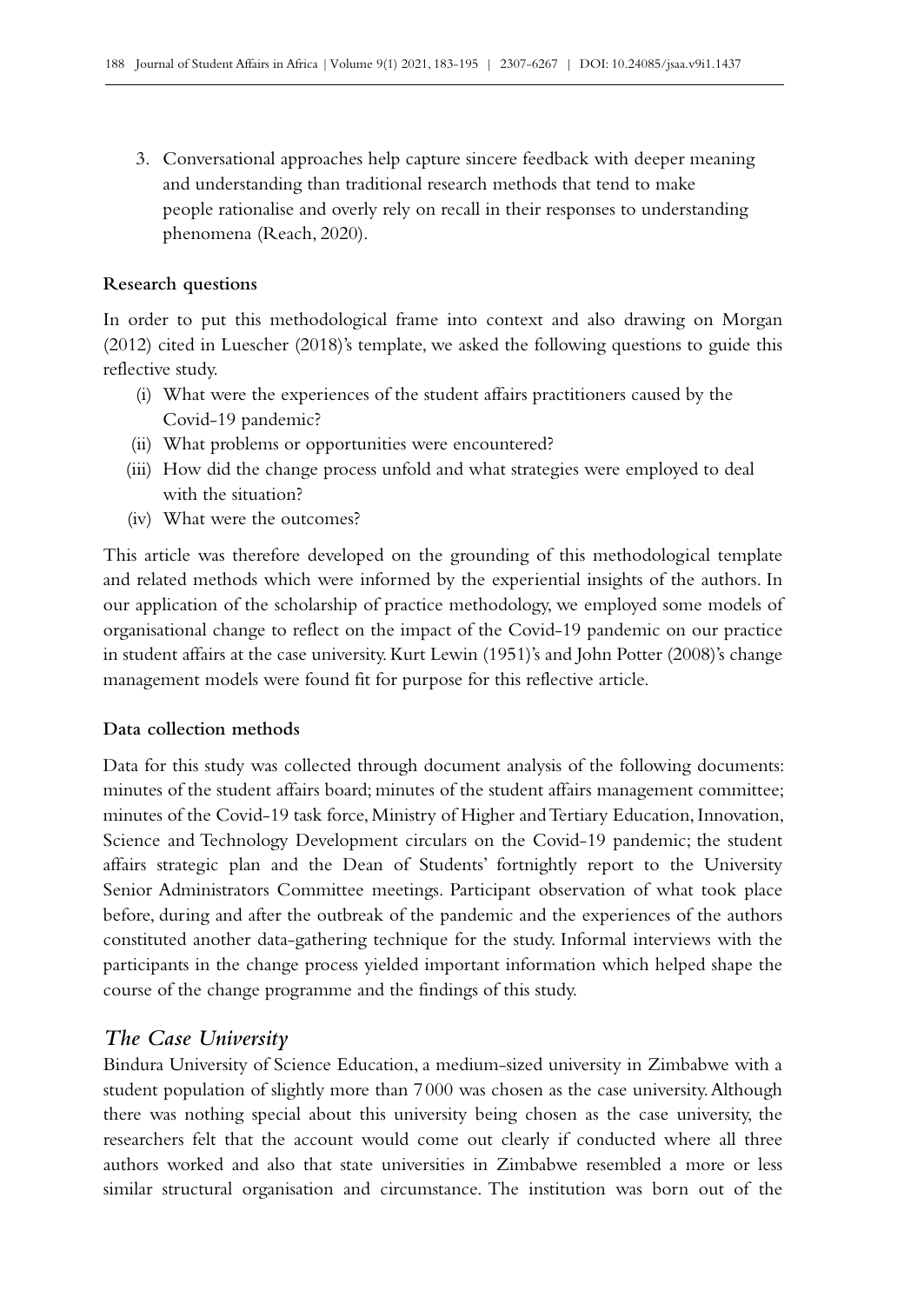Zimbabwe–Cuba Science Teacher Training Programme in which Zimbabwean Mathematics and Science teachers were formerly trained in the Republic of Cuba. In the year 1996, the programme was devolved to Zimbabwe and resulted in the establishment of a University College under the University of Zimbabwe, culminating in the establishment of Bindura University of Science Education in the year 2000, with a mandate to train Mathematics and Science teachers for the nation and the SADC region at large. The institution has five faculties namely: Agriculture and Environmental Science; Commerce; Science and Engineering; Science Education; and Social Sciences and Humanities [\(www.buse.ac.zw](http://www.buse.ac.zw)).

#### **Student Affairs at the case university**

The Student Affairs division at this university is headed by the Dean of Students who reports directly to the Vice-Chancellor. Reporting to the Dean of Students are various heads of sections who manage the functional areas in Student Affairs. These are Campus Life and Student Development Programmes, Student Health and Wellness, Chaplaincy and Ecumenical Services, Financial Aid, Catering Services, Counselling Services, Accommodation Services and Sports and Recreation ([www.buse.ac.zw](http://www.buse.ac.zw)). The structural organisation of Student Affairs' functional areas at this institution does not differ much from what obtains elsewhere in Africa and the rest of the world (Leuscher, 2018; Kuk & Banning, 2009). One would notice that the organisation of Student Affairs at the case university conforms to international best practice, hence the reflection will also compare favourably with practices elsewhere. The department's mandate is to offer a co-curriculum which would enhance the students' graduateness, citizenship skills and employability, and to offer psycho-social support to students (BUSE, *Strategic Plan 2019-2023*). These programmes fall under the various sections mentioned above. Like in other institutions, Student Affairs professionals at the institution under reflection had to grapple with managing the sudden change in their immense schedules as a result of the Covid‑19 pandemic. This reflective article aims at providing insights into the impact of the Covid‑19 pandemic on Student Affairs professionals and students at Bindura University of Science Education in Zimbabwe. It applies scholarship of practice as its methodology of contextualising the impact of the coronavirus on student affairs practitioners (Luescher et al., 2013).

# *Conceptualising the Change Programme*

The argument of this article is based on the principle of disruptive change and argues that student affairs practitioners and students were forced to deal with sudden change which abruptly redirected the course and nature of their work. Following communication from the parent ministry, the Ministry of Higher and Tertiary Education, Innovation, Science and Technology Development to all state universities to institute measures to combat the spread of the Covid‑19 virus, a University Senior Administrators meeting was held at the case university via the ZOOM platform to map the way forward. Resolutions of the meeting were that each department was to come up with plans on how they were going to migrate from a physical to a virtual campus and embrace the new normal since the physical space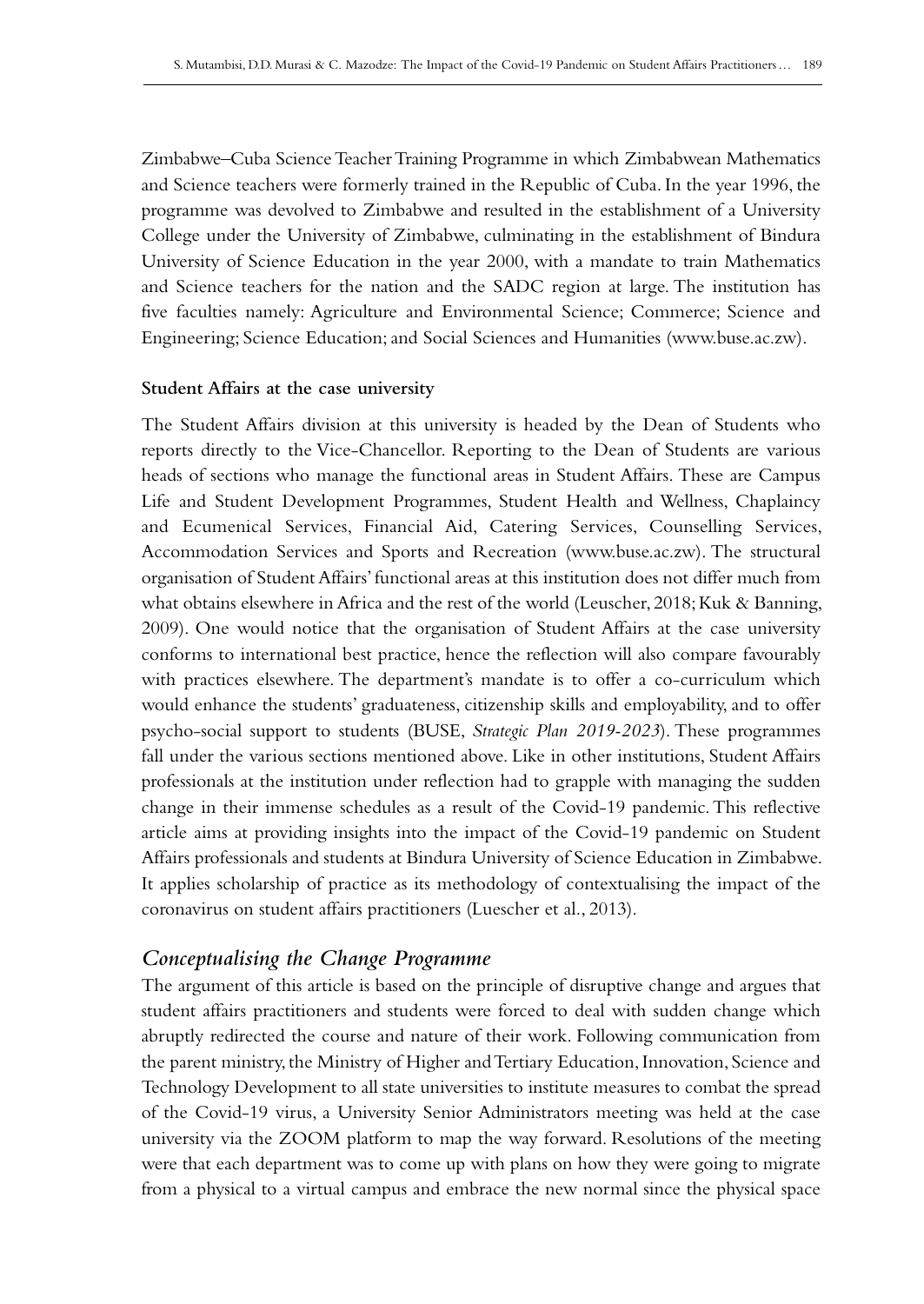of the university was going to be closed indefinitely. The Vice-Chancellor who chaired the meeting emphasised that the university had not closed; hence learning and student support programmes had to continue through online delivery modes. The Dean of Students who was also a member of the Committee was assigned the task of driving change in his department, Student Affairs.

### *Implementing the Change Programme*

#### **Stage One: Changing the status quo**

Armed with the Vice-Chancellor's mandate to drive change in his department and ensure that all staff in the department embrace the new normal, the Dean of Students embarked on an ambitious project code named 'Campus Wise Culture' and borrowed from Kurt Lewin and John Kotter's change management models which state that, in order to successfully implement change, one has to change the status quo first (Kotter & Cohen, 2014). This initial stage dovetailed with Lewin's unfreezing stage and Kotter's first four principles or stages namely: create urgency; form a powerful coalition; create a vision for change; and remove obstacles. In this regard, the Dean of Students started by pointing out where the department was and where it intended to be. In order to create understanding on the direction and form of change, the Dean of Students created a WhatsApp platform for all practitioners working in student affairs to talk about what was happening and the way forward. This platform helped the Dean of Students to identify innovators and early adopters whom he appointed to spearhead the change process. This is supported by Kotter and Cohen (2014) who advocate for the creation of a forum to generate a discussion on what obtains on the ground and to map the way forward. The change agents appointed, campaigned for the required change, and provided feedback to the change leaders via social media. A change leaders' team was formed using representatives nominated by sections and student clubs and societies and were representative of the whole student affairs spectrum including gender, age, educational level, faculties, clubs, societies, sport codes and the differentially abled groups. Other members with expertise such as student health personnel and the Senior Chaplain were appointed to the team. The Dean of Students was required to report progress to the University Executive meetings which were held fortnightly. The change effort was code-named "**Campus Culture Wise**" to make it catchy and compelling. Sub-themes were developed which made for easier understanding throughout the department and also brought relevance to each section and level of staff. Members were asked to forward their training needs so that they could be incorporated into the training programmes being developed. The change message contained information on being "**Campus Culture Wise**", which educated all members to maintain social distancing, cough into the elbow, wear face masks correctly all the time, wash hands regularly, sanitise hands, clean surfaces regularly and, most importantly, embrace technology. This messages were communicated regularly by the Department of Public Relations and Protocol through staff's and students' email, social media platforms and public notice boards in various official languages.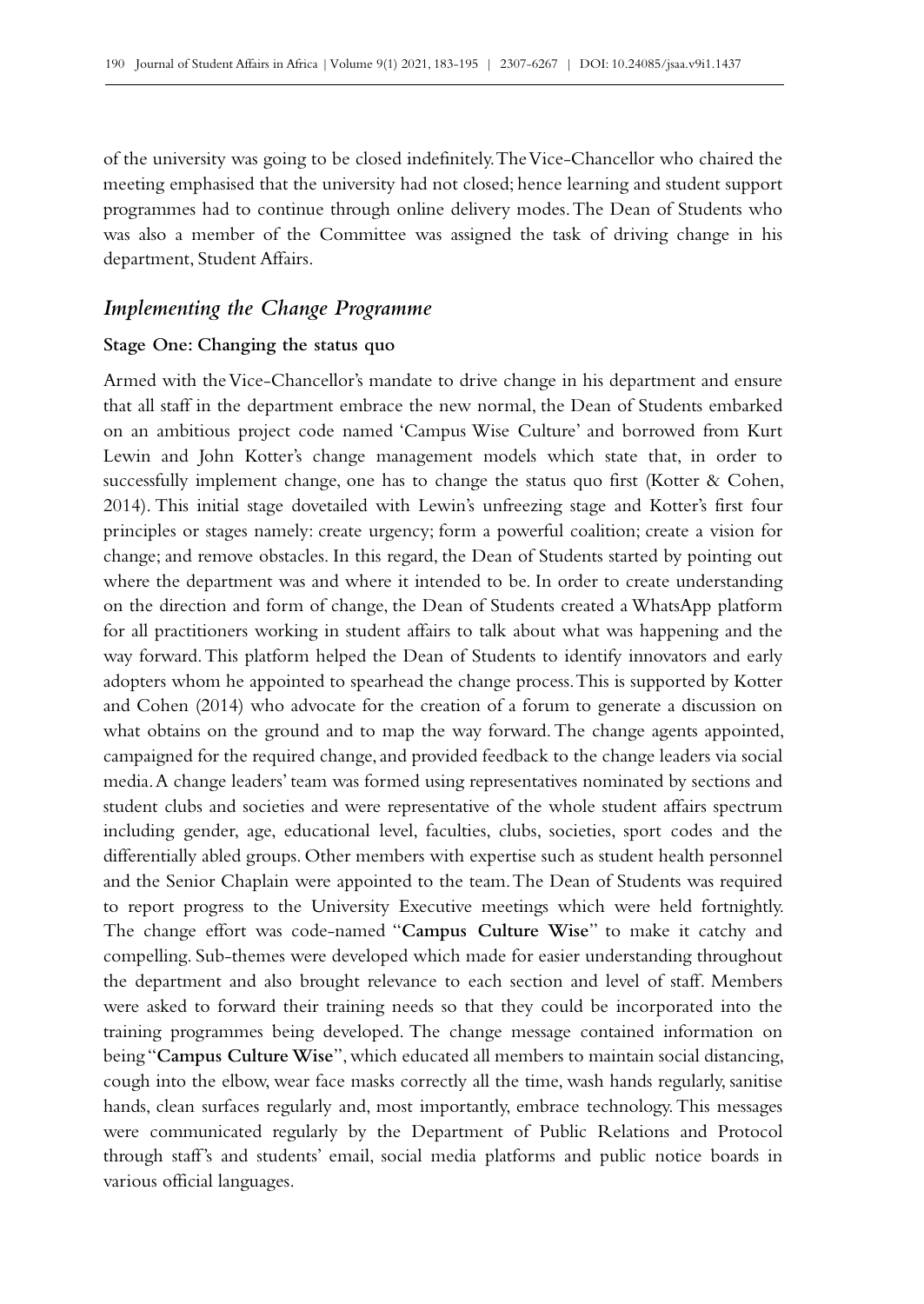#### **Stage Two: The change process**

After the Dean of Students and his team were satisfied that members had been adequately prepared for change, they embarked on the process of incremental change in which they introduced the desired change in stages. During this stage of changing, data were collected on the impact of the Covid‑19 pandemic on practitioners working in Student Affairs. This change process dovetailed with Lewin (1951)'s changing stage and Kotter (1988)'s stages 5 to 7 namely: remove obstacles; create short-term wins and build on the change. At this stage, members were required to embrace the new normal without fail. The proper wearing of masks, social distancing, regular washing of hands, working from home arrangements, virtual meetings, virtual student support and student development programmes and online student orientation programmes were introduced amongst others. Positive and negative reinforcement measures were taken according to Bandura (2001) for those who either complied or failed to adhere to the requirements. Teams were formed for monitoring and peer support in order to escalate the adoption of the new normal. The changing stage was the most difficult as members found it difficult to let go long-held habits and ways of doing things. It was also interesting to note that members of staff did not all change at once, since some quickly embraced the change while others took time and pain to adjust accordingly as observed by Rogers (2003) that in any change effort, there are innovators, early adopters, early majority, late majority and laggards. It was noted that students and younger workers were more amenable to change than older and more experienced practitioners since they were more computer illiterate and less adventurous in using modern gadgets and software applications.

#### **Stage Three: Refreezing/cementing change in corporate culture**

Once change had taken place, the Dean of Students and his team introduced measures to ensure that student affairs practitioners and students did not revert back to their old ways of doing things. These measures included the scheduling of virtual meetings on a weekly basis; requiring that each section designs and presents a virtual programme for students; and that registers of students who attend these virtual webinars be maintained as a way of enforcing attendance by students; going paperless and other strategies.

## *Reflections on the Impact of the Covid-19 Pandemic*

Data gathered through the analysis of key documents, participant observation, and informal interviews with the practitioners and the authors' experiential insights were analysed using thematic analysis which, according to Braun and Clarke (2006), is generated through a close analysis of the findings in order to see existing patterns in the data. The following themes were identified from the data namely: modes of delivery; staff meetings; student support services; staff well-being; allocation and utilisation of resources; and lack of knowledge and information. The impact of the Covid‑19 pandemic is brought out through a comparison between the students' and staff's experiences during the pre‑Covid‑19 and post-Covid‑19 era.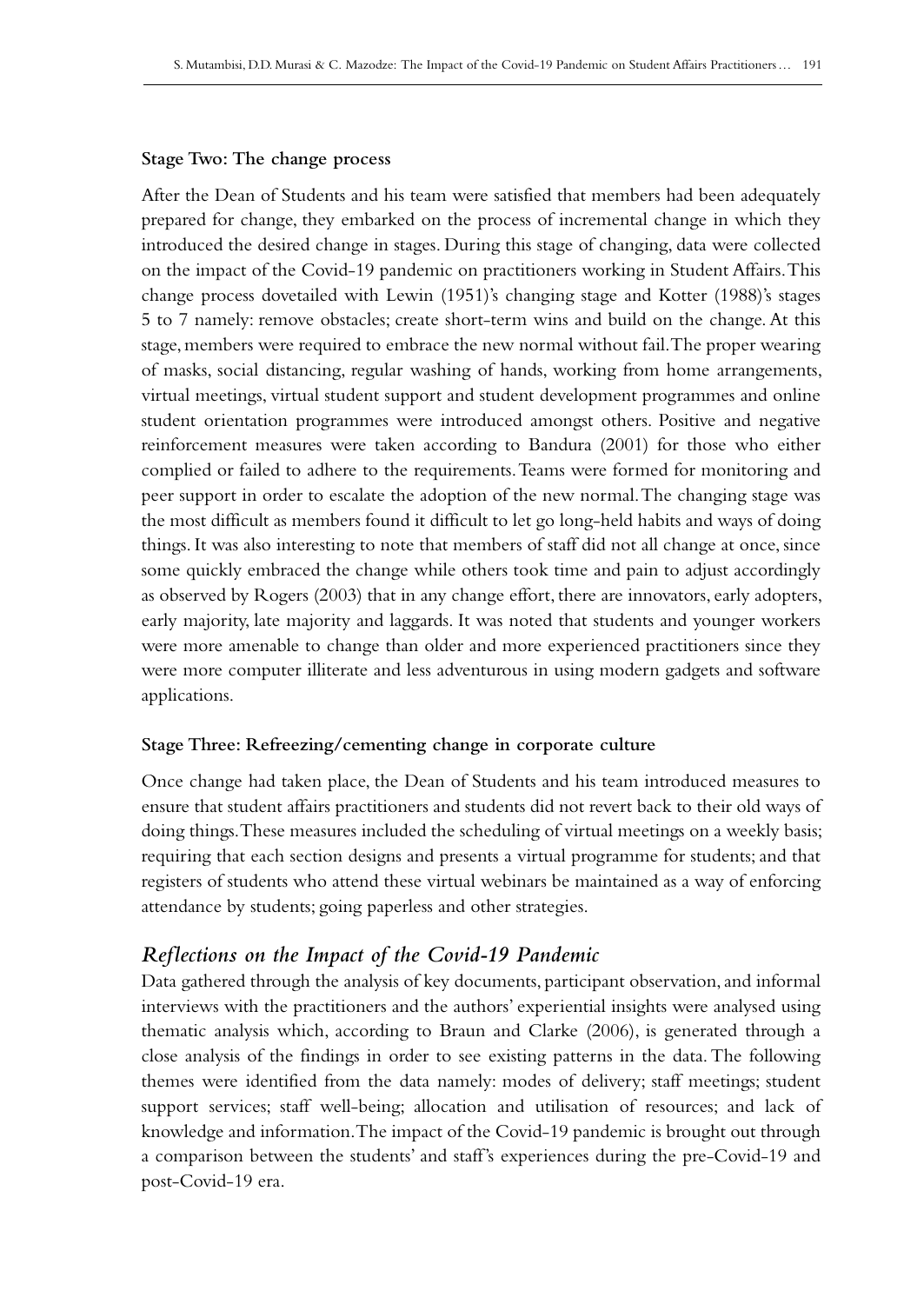#### **Modes of delivery**

Findings showed that, during the pre-Covid-19 era Student Affairs practitioners and students had been used to a physical campus, classroom-based student development and pyscho-social support, and on-campus student orientation programmes. The Covid-19 era required them to utilise virtual modes of delivery where student development, psychosocial support and orientation programmes would be delivered online. This impacted them negatively as they lacked the skills, knowledge, experience, and confidence in managing virtual campuses, including delivering through online modes of learning, leading to fear, anxiety, anger, depression and later on acceptance. This culminated in the initial resistance to change as practitioners and students felt threatened by the change.

#### **Staff meetings**

During the pre–Covid–19 era, staff and students had been used to venue-based depart– mental and other meetings. The new normal demanded a new set of skills and tools. Most practitioners were caught off-guard since they did not have the requisite computer literacy levels coupled with a lack of either laptops or smartphones which were compatible with virtual meeting applications. Students were better placed in this regard as they were more computer literate than staff and possessed the required gadgets. Both students and staff required training in the scheduling and hosting of meetings on virtual platforms and how to join scheduled meetings.

#### **Offering student support services**

News of high deaths rates in Europe and the rest of the world due to Covid–19 related complications and the proliferation of misleading information on social media instilled fear, anxiety and restlessness amongst students and staff. This created an increased demand for psycho-social and other forms of support on the part of staff and students. The lack of adequate and accurate information meant that the staff could not adequately support students and give them guidance. This state of affairs rendered the Student Affairs practitioners useless and helpless in addressing students' concerns on one hand. On the other hand, staff and students who had been used to classroom- and office-based programmes and services were called upon to offer them virtually. This threatened the confidentiality aspect of counselling, where the student counsellors were wary of the privacy of the student's location. One counsellor remarked: "How do I know if I am not counselling the whole clan out there? There are possibilities that other people could be listening in the background. I am just not comfortable with offering student counselling online."

#### **Staff well‑being**

The pandemic had its greatest impact on the well-being of staff as they were forced to separate from their work colleagues during trying times which required massive collegial support and encouragement. New sets of job skills and knowledge were required, strange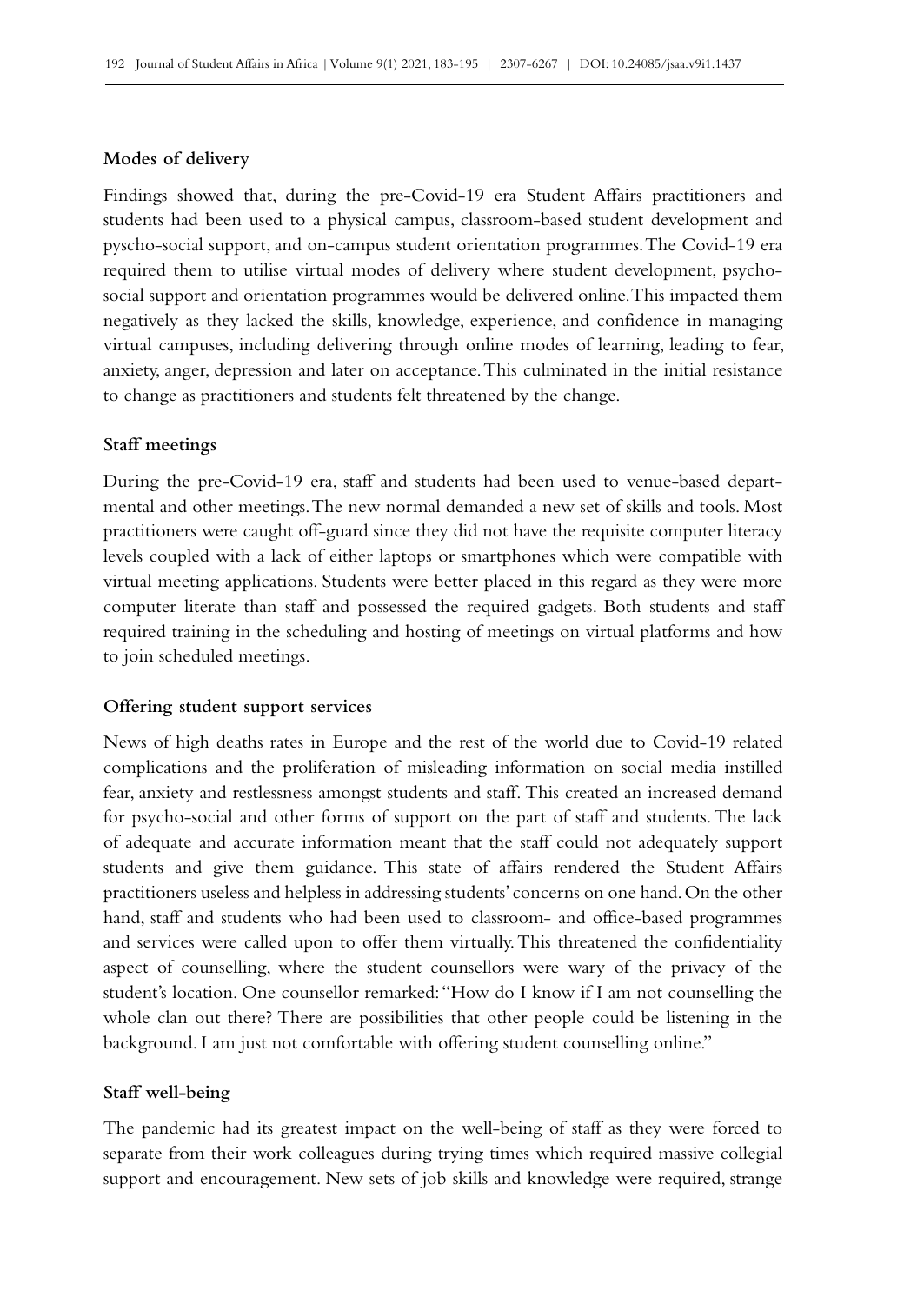working from home arrangements introduced, changing nature of jobs and the separation from students created a void in staff, leading to poor mental health and well-being. The de-skilling nature of Covid‑19 imposed change that brought about a sense of job insecurity and some anxious moments for staff. This led to connectivity challenges if the practitioner had no internet connection at home. Practitioners in the sports and recreation section lost income due to the blanket ban on all sporting activities in the country as they were paid based on hours worked with students.

### **Allocation and utilisation of resources**

The university's efforts to fight the pandemic meant that more resources were to be channelled towards that cause, leaving the budgeted-for student programmes without allocations. This had a negative impact on Student Affairs practitioners and even students in that they had to cancel some scheduled events and student development programmes. Relations between practitioners deteriorated as staff jostled for the few availed resources in the department, leading to low staff morale and work disengagement.

# *What Were the Major Outcomes?*

The major outcomes were that continuous training and development enabled employees to change their attitudes, beliefs, behaviours and ways of doing work, leading to the successful adoption of change by the majority of practitioners as observed by Biech (2016), Vukotich (2011), Emerson and Stewart (2011), and Raina (2019) who all observed that training and development was a catalyst in change adoption and acceptance. Training and development provided by the Information and Communication Department was significant in that it empowered employees to embrace technology and accept change. Information given to employees through the social media eliminated employees' fears, anxiety, misconceptions, shock and depression (Lardi & Fuchs, 2013). These platforms enabled those employees who supported change to encourage others to embrace the change and provide feedback to change leaders. Employee support systems enhanced the quick adoption of change as students and practitioners' perceptions, concerns and fears were allayed, thereby reducing negative emotions amongst them. Professional incentives were also used as a catalyst for the quick adoption of organisational change as propounded by Worley and Lawler (2006) and Wruck (2000). Critical frontline personnel were incentivised through a Covid‑19 allowance. These incentives worked as a catalyst for change adoption, and these practitioners in the department went the extra mile and sacrificed in the midst of risks.

# *Conclusion and Recommendations*

This reflective article outlined the experiences of practitioners working in Student Affairs pre- and post the Covid‑19 era. These findings showed that practitioners went through a rigorous change programme which helped them embrace the new normal. The study also showed that practitioners went through a process of loss of skills, isolation and separation from their work communities, grappled with new modes of presentation, loss of income for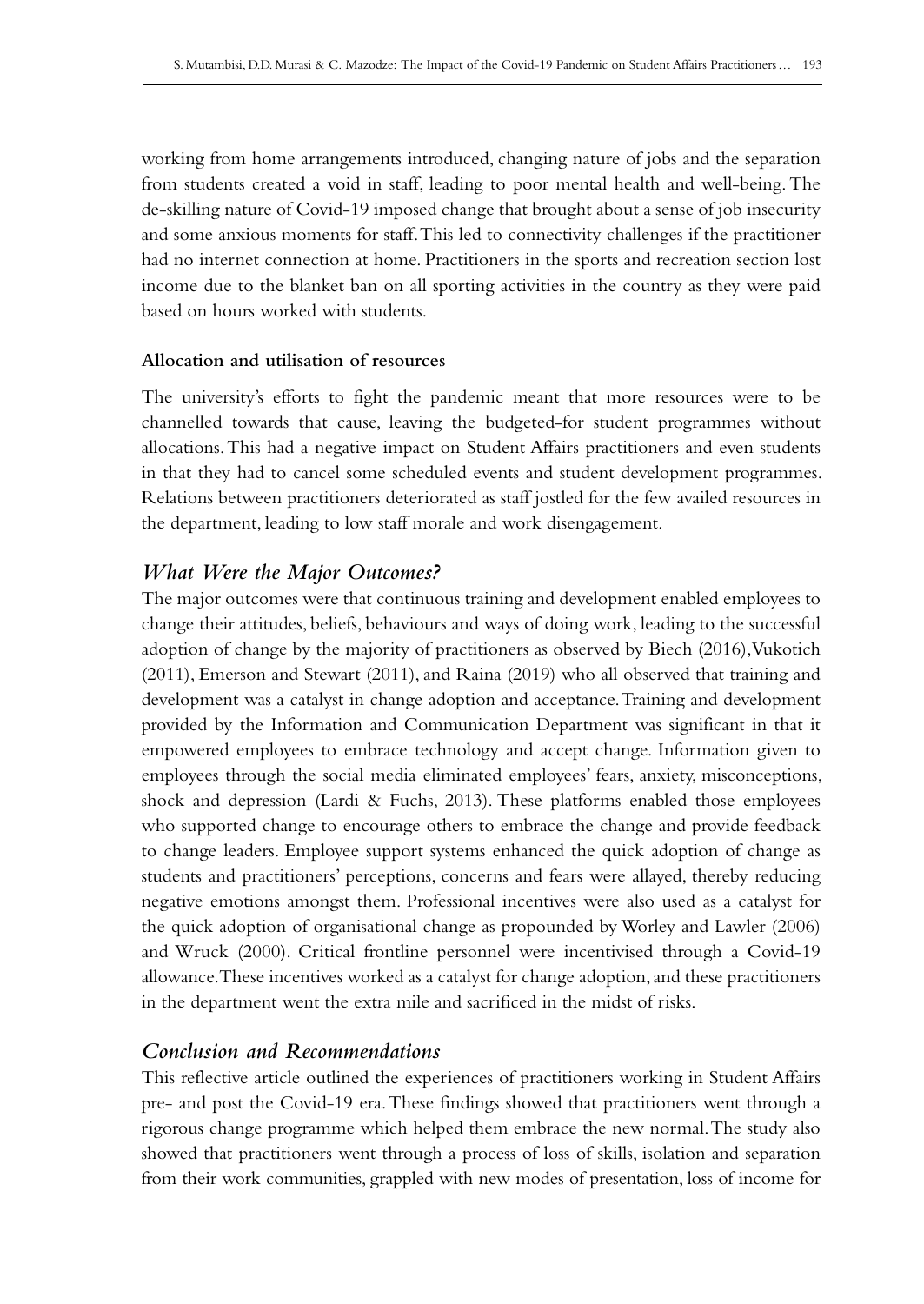some and constrained resource availability. The findings also showed that interventions such as training and development, employee support, use of social media and targeted incentives helped staff cope with the demands of the new normal induced by the Covid-19 pandemic. This article concludes that the Covid–19 pandemic had a generally negative impact on students and practitioners working in Student Affairs at the case university.

Based on the findings of this article, we therefore recommend that:

- Student Affairs practitioners be adequately resourced and capacitated in order to be able to effectively work from home.
- Student Affairs practitioners be developed in the use of online delivery modes in the same way academics are developed.
- University leaders are re‑oriented to the important role played by Student Affairs in the psycho-social and cognitive development of students, so that they accord Student Affairs its rightful status.
- Lifelong learning opportunities for Student Affairs practitioners such as paid study leave and contact leave be availed.

# *Research Ethics*

The case university where data were collected granted permission for this study to be conducted. All participants gave their informed consent and any identifying information such as names was kept confidential and anonymous.

## *Conflict of Interest and Funding*

The authors declare that they have no financial or non-financial interests emanating from this study. No external funding was provided in order to carry out the study.

## *References*

- Bandura, A. (2001). Social cognitive theory: An agentic perspective. *Annual Review of Psychology, 52*(1), 1-26. <https://doi.org/10.1146/annurev.psych.52.1.1>
- Banhegyi, S. & Banhegyi, E. (2007, April). *The art and science of change: A resource for management and leadership*. Version 5.8. Steve Banhegyi and Associates.
- Biech, E. (2016). *Change management training: Association for training development*. [https://books.google.co.zw](http://books.google.co.zw)
- Braun, V. & Clarke, V. (2006). *Using Thematic Analysis in Psychology. Qualitative Research in Psychology, 3*, 77‑101. <https://doi.org/10.1191/1478088706qp063oa>
- BUSE (Bindura University of Science Education). *Strategic Plan 2019-2023*. <http://www.buse.ac.zw> [Accessed 27 July 2020].
- Emerson, T. & Stewart, M. (2011). *The learning and development book: Change the way you think about learning and development*. ASDT.<https://www.td.org/books>
- Grant, K., Gilmore, A., Carson, D. & Pickett, B. (2001). "Experiential" research methodology: An integrated academic-practitioner "team" approach. *Qualitative Market Research: An Introductional Journal, 4*(2), 66‑74.<https://doi.org/10.1108/13522750110388563>

Kotter, J.P. (2008). *A sense of urgency.* Harvard Business Press.

Kotter, J.P. & Cohen, D. (2014). *Change leadership: The Kotter collection* (5 Books). Harvard Business Review Press.